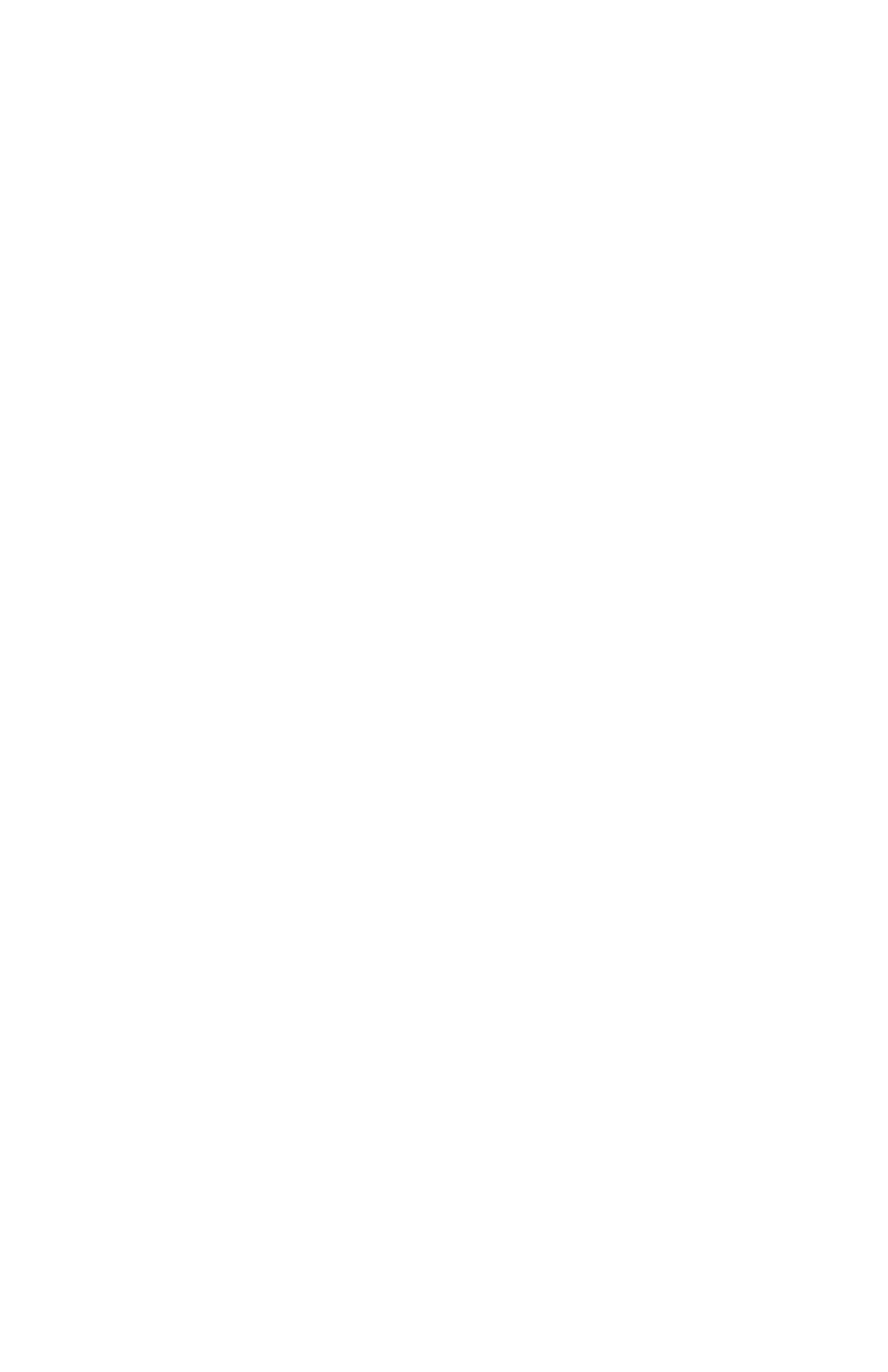## GROWING A BUSINESS EMPIRE

*How to effectively Manage Leadership Succession for Organizational Growth*

Mary Mugo, Ph.D.

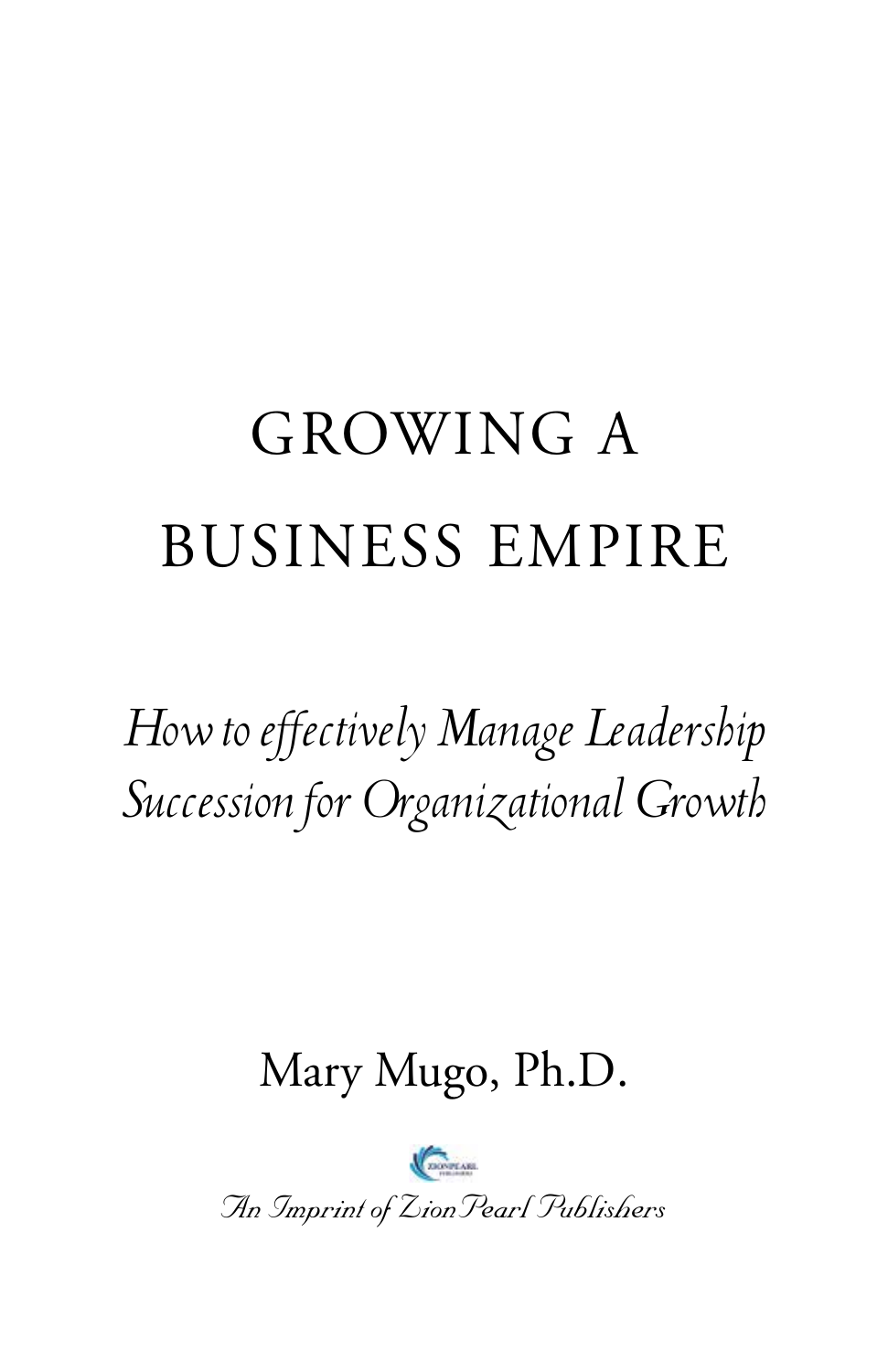#### **Growing a Business Empire**

Copyright © 2019 by Dr. Mary Mugo.

Tel: +254776045087 | +254722831154

mugojemima@gmail.com

inf@marymugo.com

www.marymugo.com

All rights reserved. No part of this book may be reproduced in any form or by any electronic or mechanical means, including information storage and retrieval systems, without permission in writing from the publisher, except by a reviewer who may quote brief passages in a review.

ISBN: 978-9966-8214-2-3

Published By:

ZionPearl Publishers

P.O Box 38670-00632, Nairobi-Kenya

+254787907684

info@zionpearlpublishers.com

www.zionpearlpublishers.com

in the contract of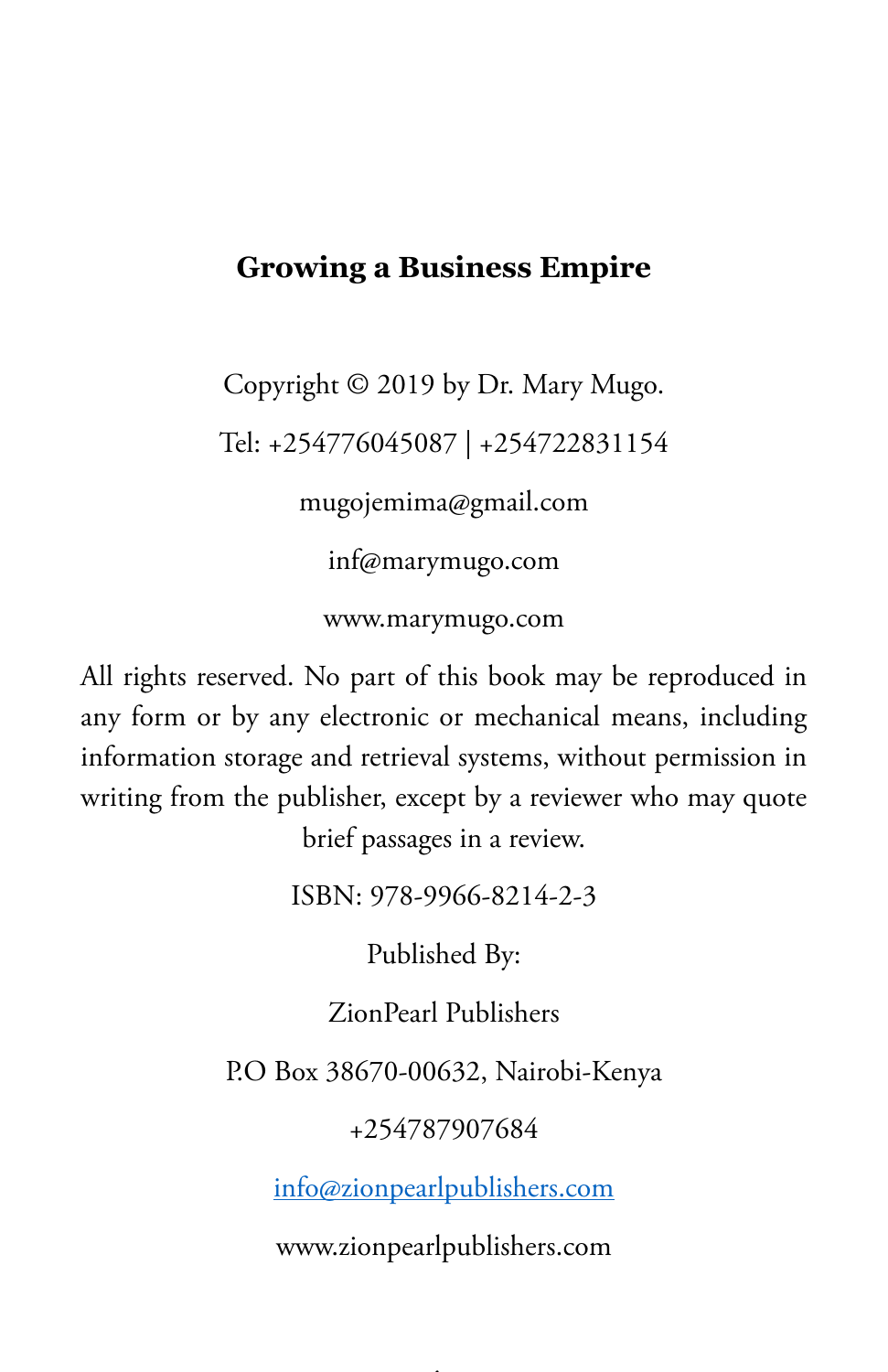#### *Dedication*

To the families of Wilson and Jemimah Mugo, Mukathe Kang'ethe and Mbuthia Miciria, and all those associated with the three families by marriage, for being a great family.

Special dedication to my late mother, Jemima Muthoni Mugo for bringing the three families together all the time.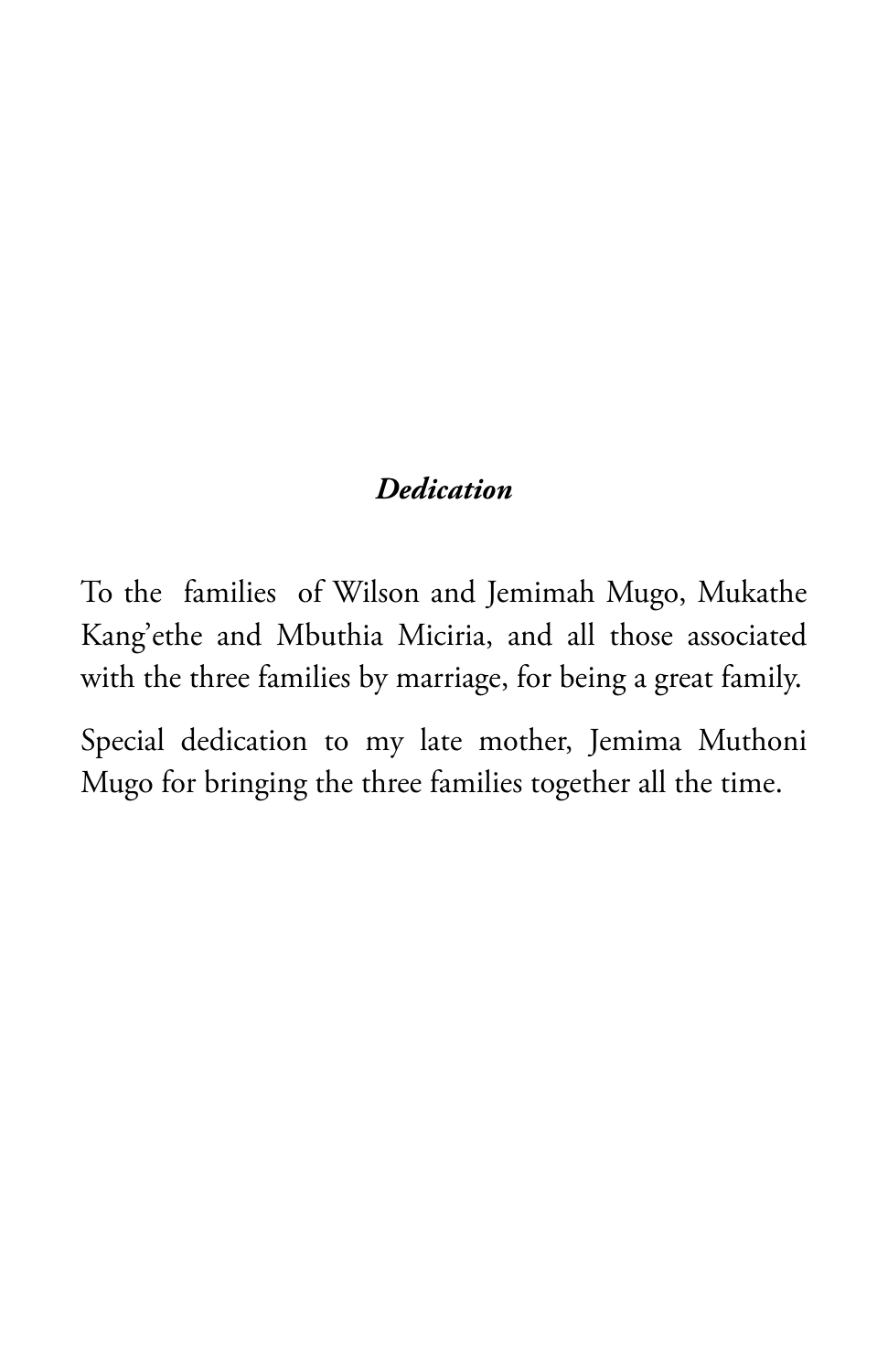### *Acknowledgement*

I thank all theorganizations I worked for in the private sector and my current employer, Multimedia University of Kenya for believing in my leadership and management abilities.

I thank Prof. Lilly Njanja and Prof. David Minja for their guidance as I pursued my PhD in Kabarak University, results of which form part of this book.

I also thank Dr. Manu Chandaria for agreeing to do a foreword for this book. You are one in a million and your words of wisdom and humility will remain edged in my heart.

Above all, I give thanks to God for giving me the thought and the grace to do this book.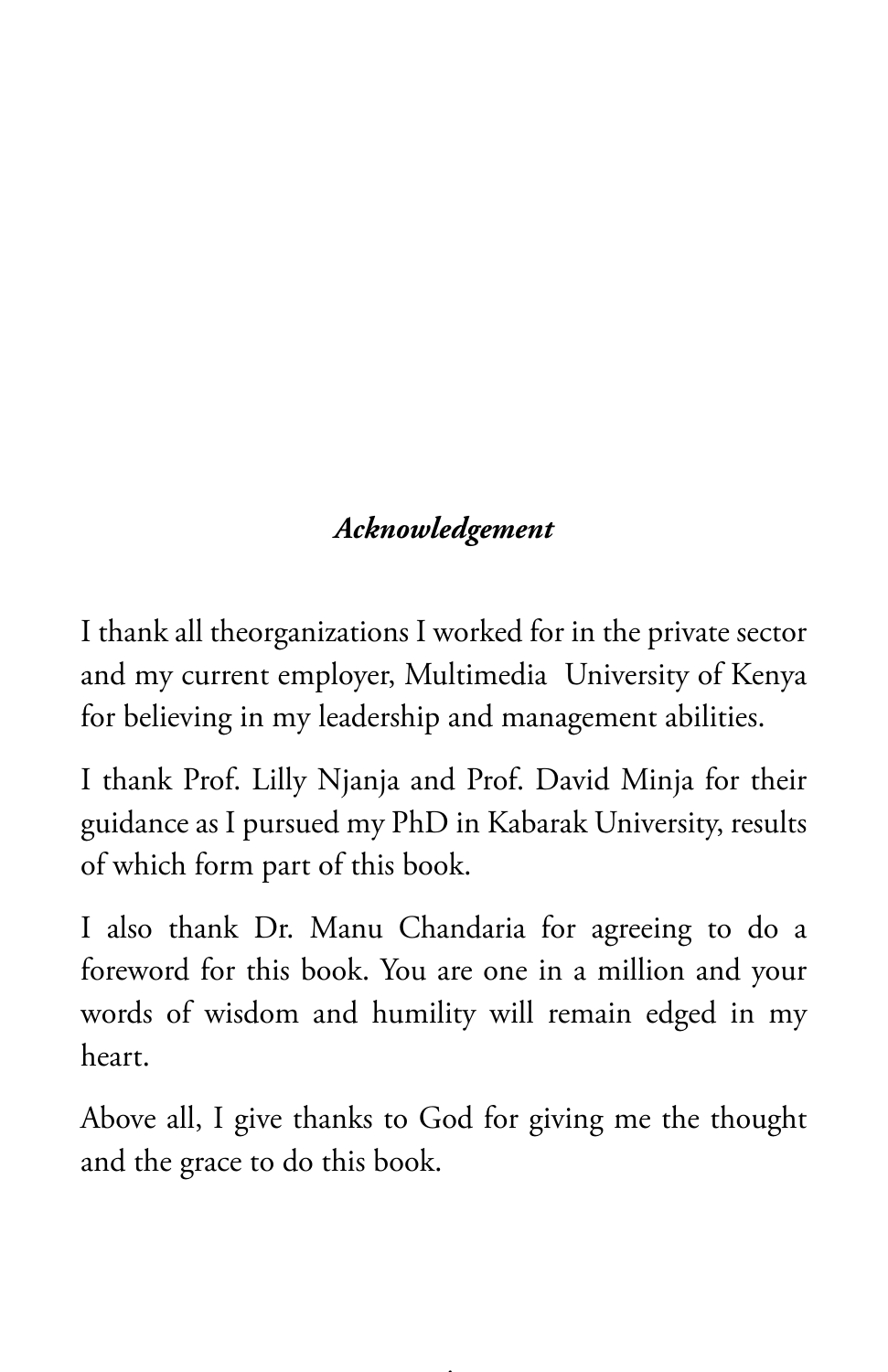#### *About The Author*

Dr. Mugo is a result oriented, hands on Professional, Trainer and Consultant with a successful record of accomplishments in various sectors in Kenya. She has held various Management positions in the private sector and a public university. She is therefore knowledgeable and experienced both in theory and practice in the areas of *Strategic Management, Strategic Leadership, Strategic Marketing and Strategic Human Resource Management* which are also her areas of consultancy and research. She has in the past worked as a consultant in the above areas for Kenya School of Government; ASK International, Wote Group, Kenya Institute of Management, Norken, Frigo glass East Africa Ltd, Faulu Kenya, Bio Deal Laboratories, Githunguri Dairy, Michuki Technical Training Institute, Ray Pharmaceuticals, Andy Adams and Brand Kenya Board through Marketing Society of Kenya .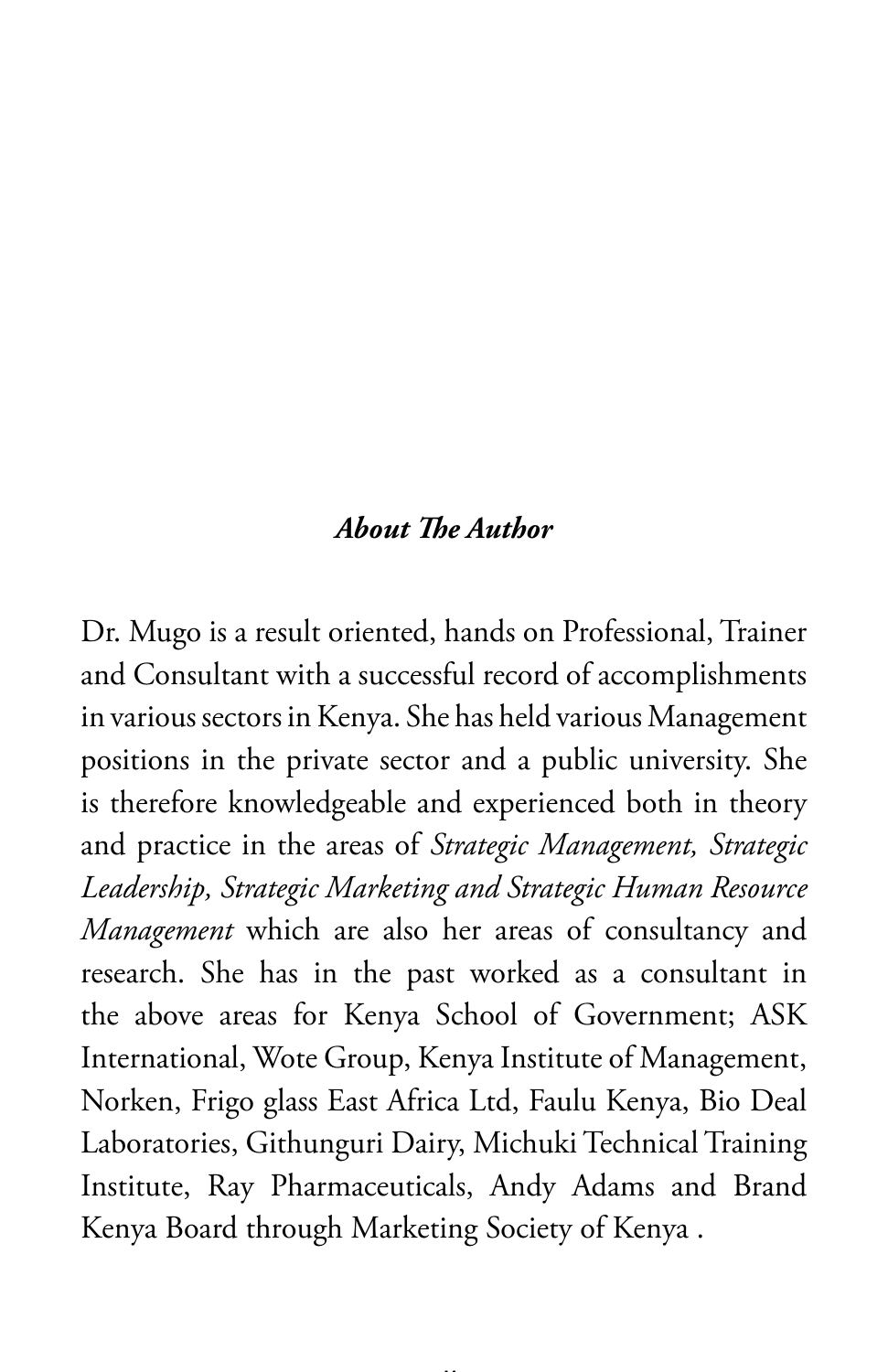Dr. Mugo has won various awards among them the *Employee of the Year-Teaching Staff* in Multimedia University of Kenya where she serves as Senior Lecturer and Dean of Faculty of Business & Economics. She was also the *Best Final Year Student in Business Administration* during her time at the University of Nairobi where she pursued her undergraduate degree.

Dr. Mugo holds a *Doctor of Philosophy in Business Administration (Strategic Management)-*Kabarak University, Kenya; a *Master of Business Administration (Strategic Management)*-United States International University, Kenya; and *Bachelor of Commerce (Marketing)-*University of Nairobi, Kenya *[First Class Honors].* She has also attended Leadership trainings in New York, USA and in Kenya. She is a tested Business administration Lecturer in major universities in Kenya since the year 2007. Prior to joining academia, she worked in 748 Air services as a Marketing Manager, Kenyaweb.Com Ltd as a Sales & Marketing Manager, SC Johnson as a Brand Manager and Gap Promotions as a Company Operations Manager.

She has conducted research and published several articles in refereed journals in her areas of research among them on Strategic Branding, Strategic Planning, Determinants of Quality, Succession Planning and Family Businesses, Corporate Growth Strategies and Culture and Management Succession.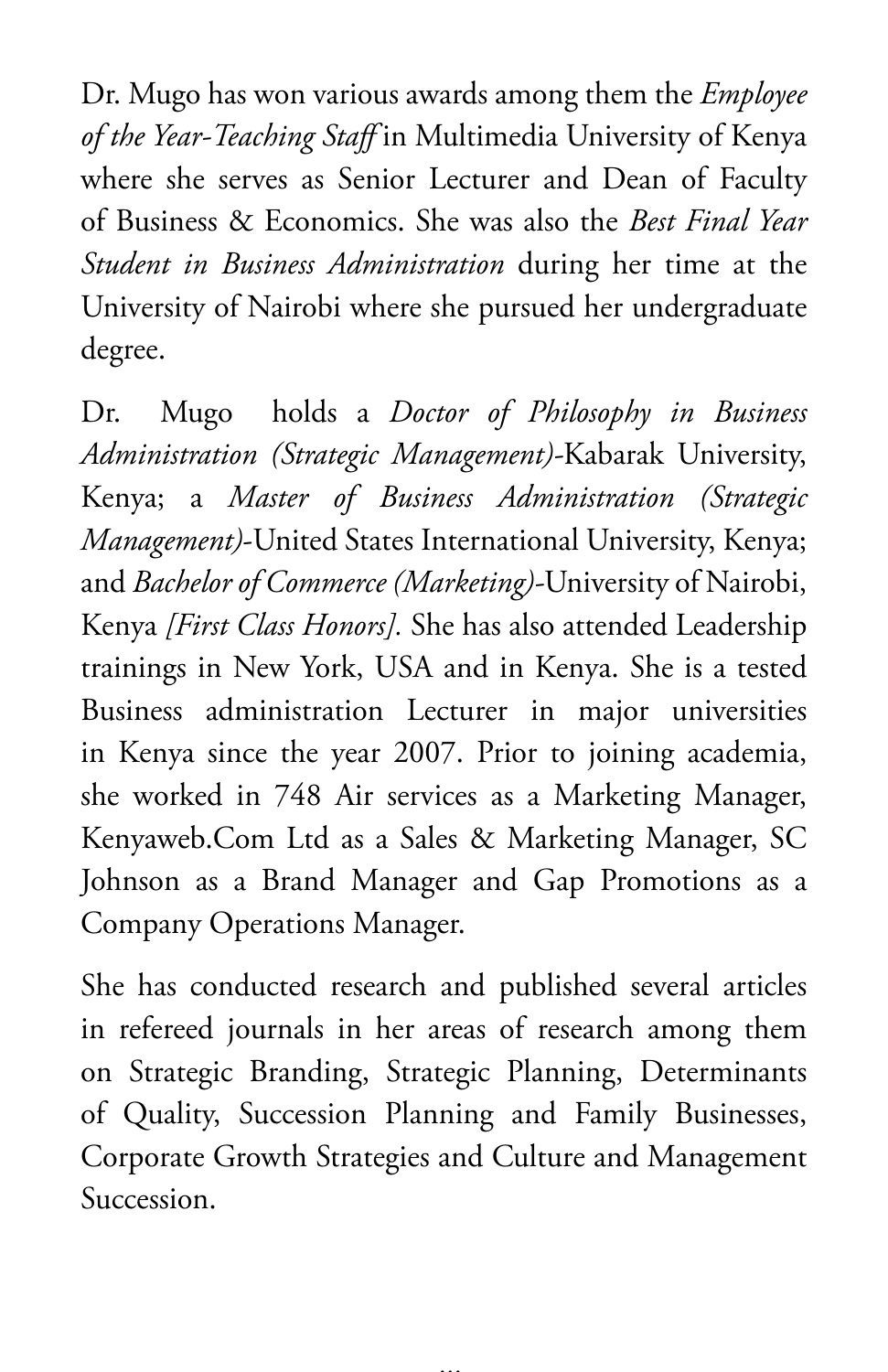Dr. Mugo is the author of the book: *The Winning Strategy: How to use Strategic Planning to Build Effective Organizations.* She has strong leadership skills, is self-motivated, a strong team player and an excellent communicator with strong report writing and presentation skills. She is a licensed Human Resource Practitioner, Full member of Institute of Human Resource Management and Marketing Society of Kenya.

> *You can contact Dr. Mary Mugo through; Tel: +254776045087 Email:mugojemima@gmail.com Website: www.marymugo.com*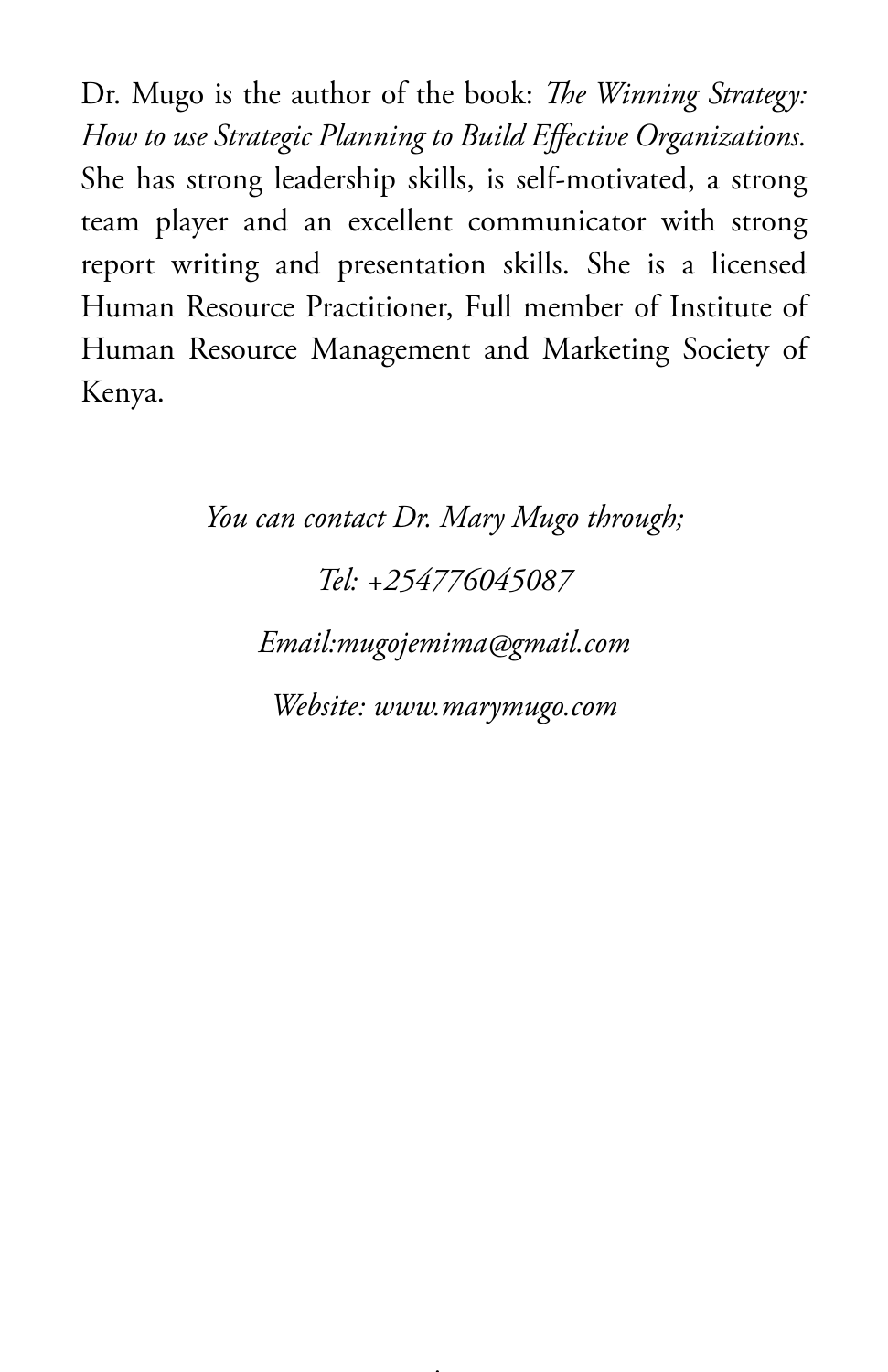### *Inspiration*

Finishing better and strong is a deliberate and intentional effort.

*Dr. Mary Mugo.*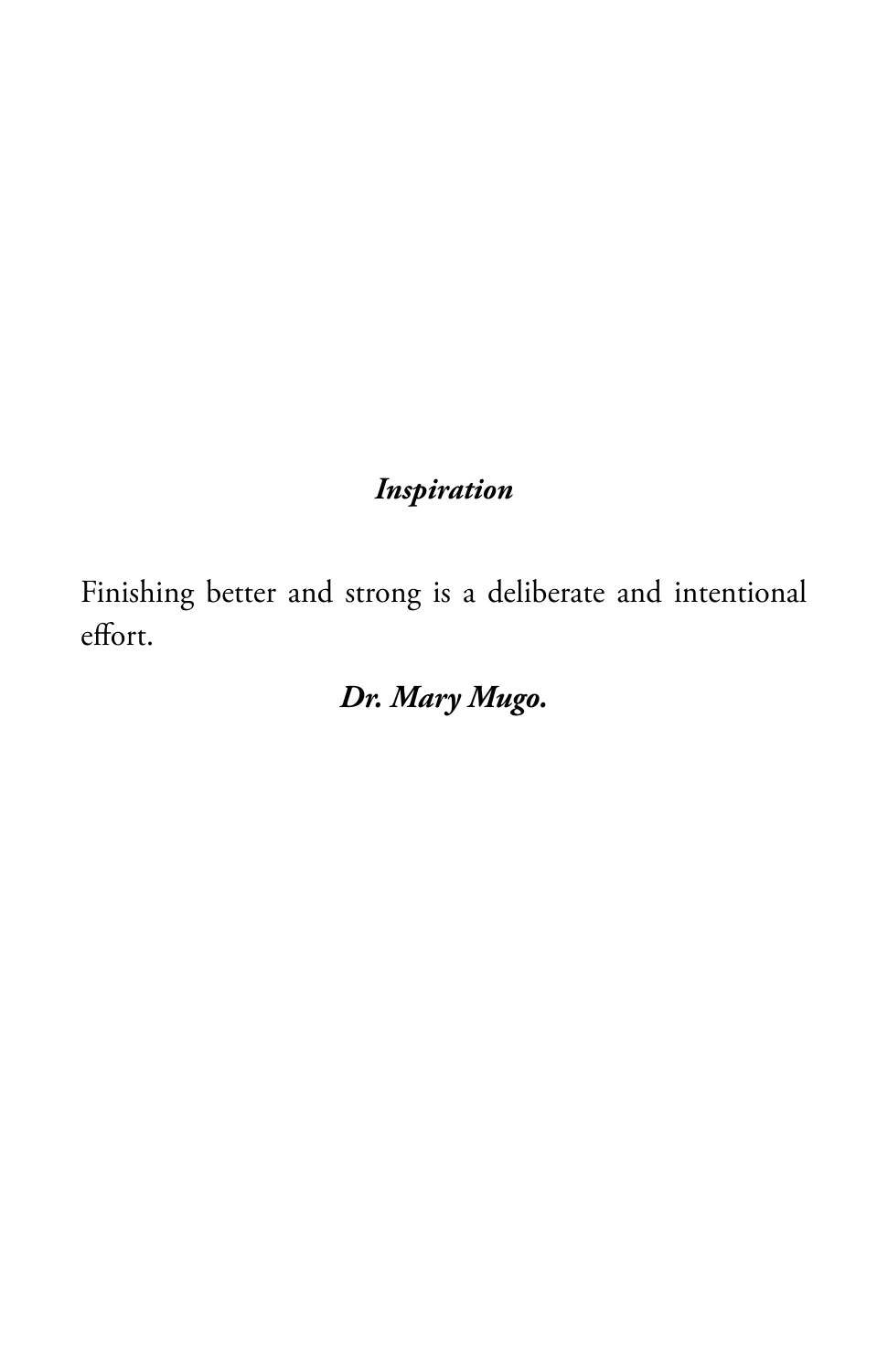## Contents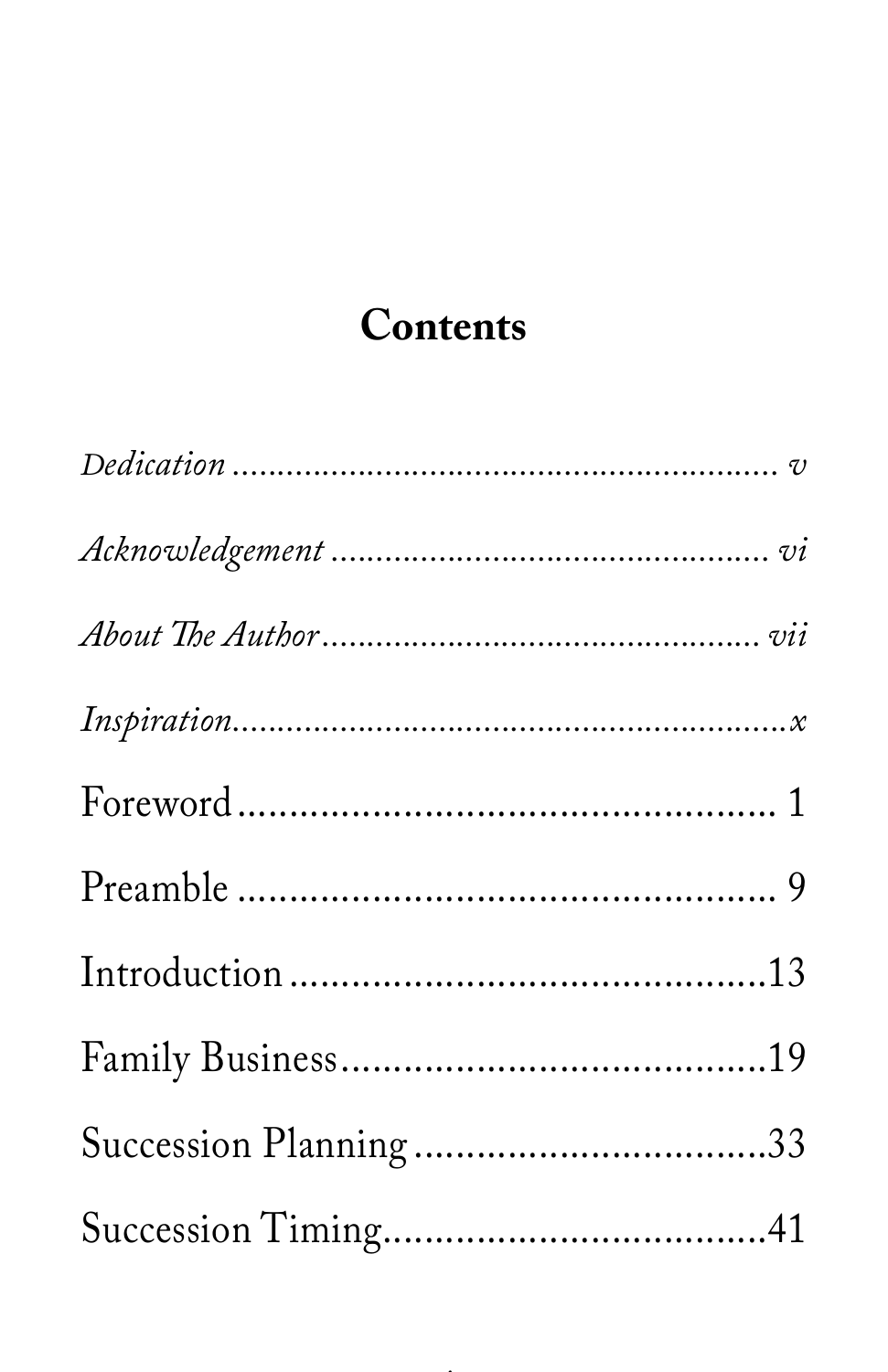| Successor Commitment45                 |  |
|----------------------------------------|--|
| Corporate Growth Strategy53            |  |
|                                        |  |
| Theoretical Literature Review75        |  |
| Family Businesses in the Manufacturing |  |
|                                        |  |
| <b>Management Succession</b>           |  |
|                                        |  |
| What Next For Family Businesses?113    |  |
|                                        |  |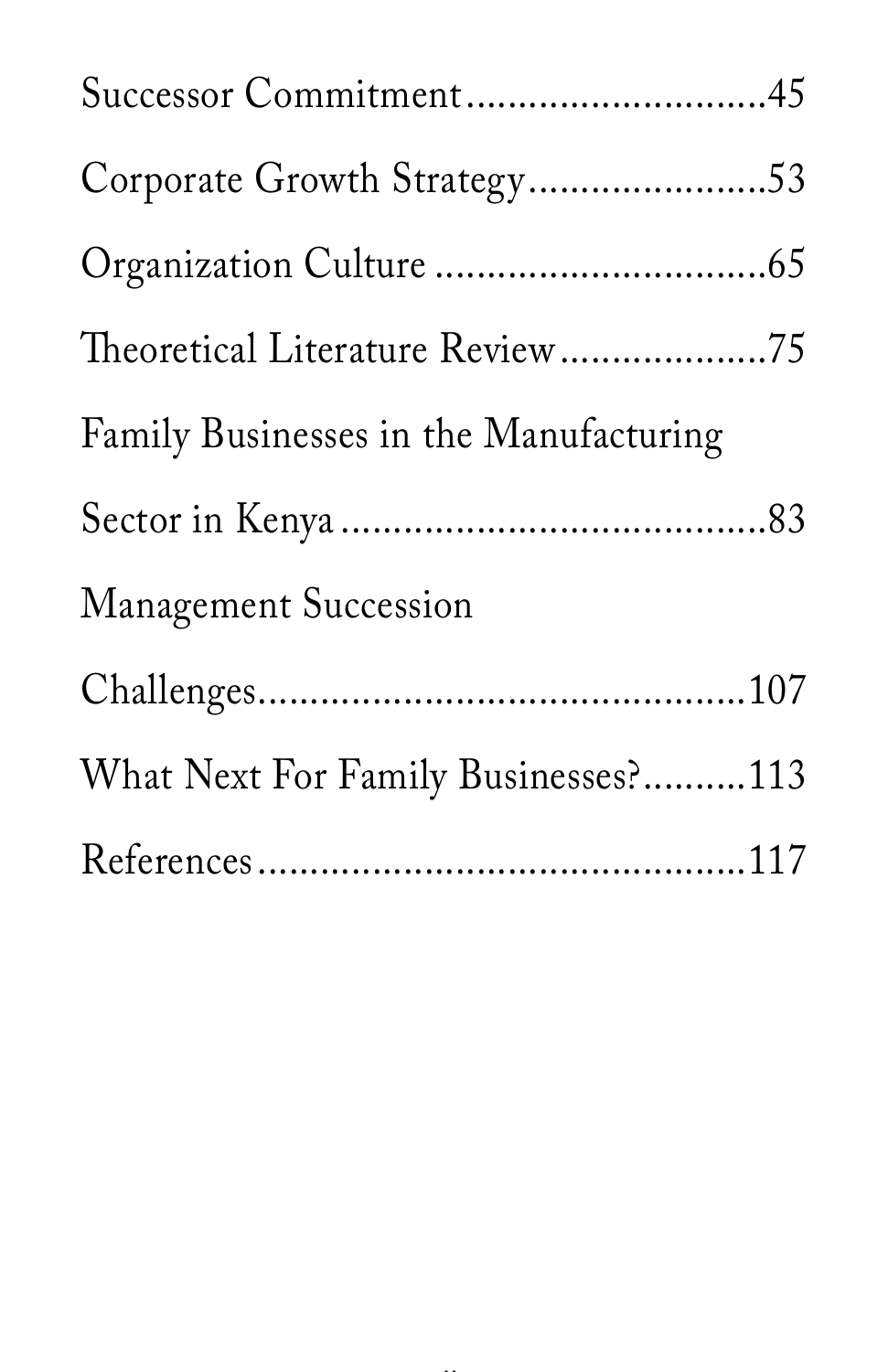## **FOREWORD**

 $\int$ t is a privilege to be a member of the growing Chandaria<br>family business that is approaching its 5<sup>th</sup> generation  $\mathbf{T}$ t is a privilege to be a member of the growing Chandaria making us one of the few businesses that have survived generations. The family business is over 100 years old, in five continents and we believe the generations will keep the empire growing. Our family businesses are spread over 40 countries and are employing over 40,000 people. This confirms the role family businesses play in any economy and therefore the need to ensure they don't die when their founders do, but continue not to just survive but grow and thrive. Our family businesses have continued to thrive due to the strong family foundations that have lasted for 4 generations and due to the principles and values that we have continued to infuse to all family members, which have become both our family and business values. Our businesses have largely grown through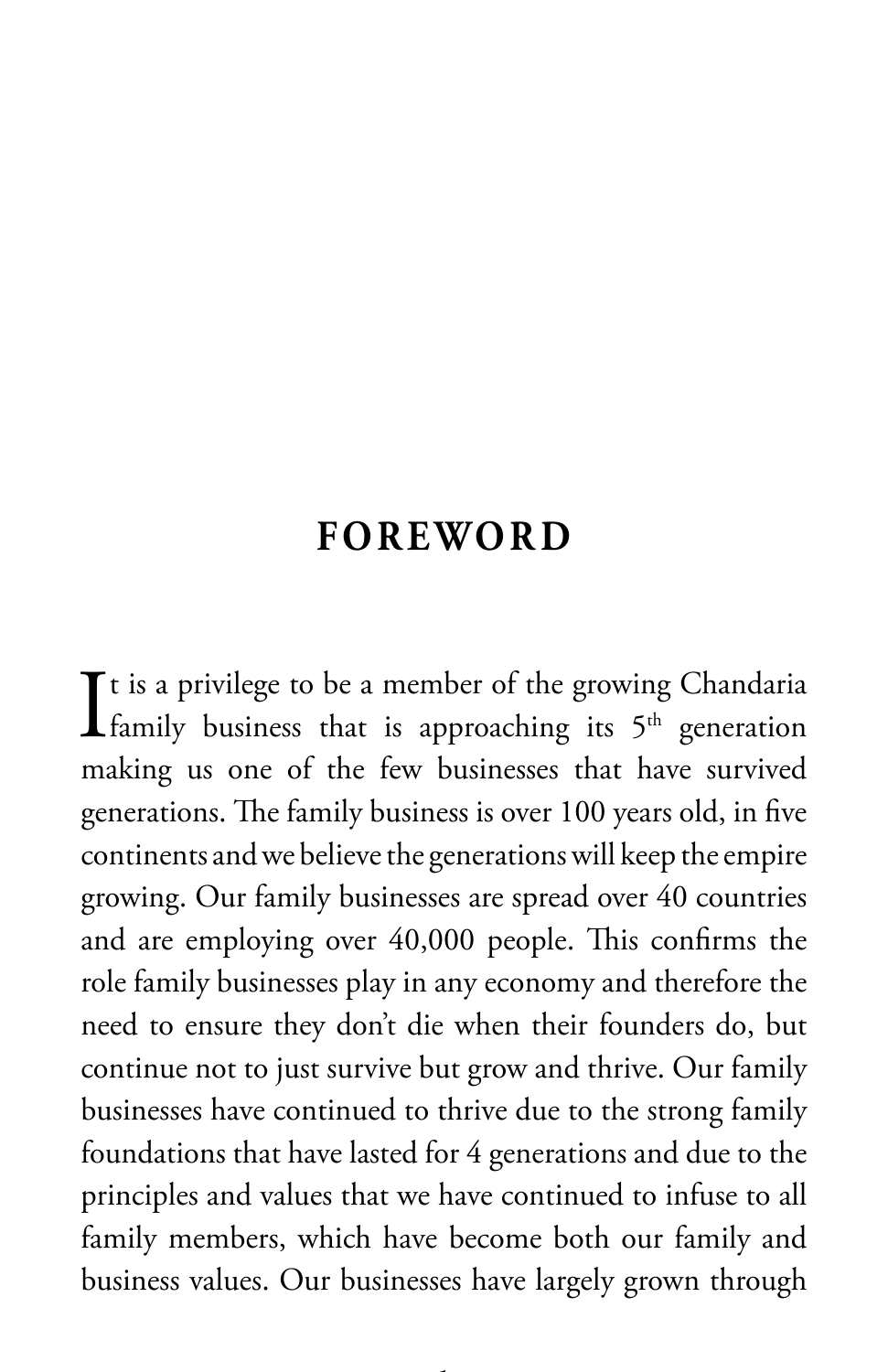acquisitions or through internal growth where we repeat the same in other countries by acquiring similar businesses or setting up a green field operation. We have succeeded by replicating manufacturing units which is what we know best and by maintaining quality which is the most essential part of our business.

The history of our family business group is rich and is a story of successful management and ownership succession coupled with the right family values, well thought steps of growth and deliberate steps of investment. We employ the best technology of the day and actively practice the Kaizen Philosophy of continual improvement which has enabled us to be innovative. Our family business has a well-developed strategic planning process which is overseen by a committee to ensure that they are run well. This helps us focus on our goals and achieve our objectives and aspirations.

Separating the family from the business has not been easy but we have over time overcome the differences and conflicts between the two by ensuring there is a high degree of authenticity in both the family and business matters creating trust amongst family members. The philosophy of our family is to remain consistent in our core values and hence if we cannot do something in the most straightforward manner, we don't do it at all. Many times it has affected our growth negatively, but we always remain steadfast and do not compromise. We practice what we preach both at family and at business level. Family members are absorbed automatically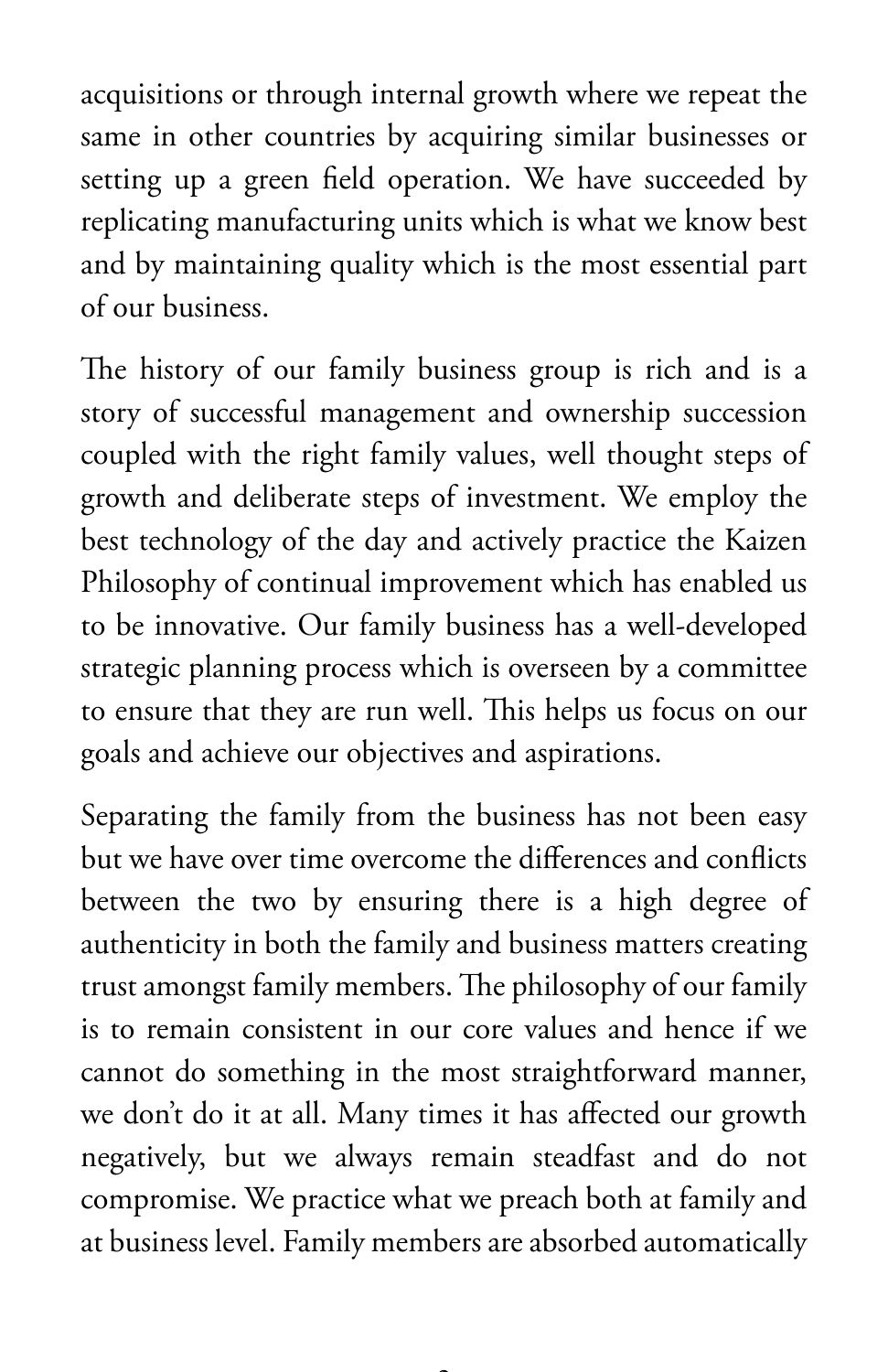and when they make mistakes we just live with it and manage the consequences.

To keep the business going and at the same time make family members feel wanted, we always go the extra mile to ensure we all work as a team and make one another feel part and parcel of the family. I believe changes are made better through discussions, persuasion and setting a good example rather than pushing people hard. We as a family meet together once a year to look at our businesses, discuss problems and growth strategies.

We also station family members internationally to expand our core business, to ensure there is continued entrepreneurial spirit and growth in every generation. We believe every generation will find their own way as long as they have the right values and interest in the growth.

Family unity is important for the business to grow. This we do by appreciating the fact that we all do not have the same capabilities and therefore create teams with mixed capacities. We make sure that our egos remain under control at all times. We also propagate an attitude of "We" and "Ours "rather than "I" and "Mine" respectively. This attitude has helped the family members to develop an attitude of generosity, tolerance and understanding necessary for a dynamic family.

We extend the same attitude to the professionals who work with us making them feel part of the family. We enhance our reputation and purpose as a family firm through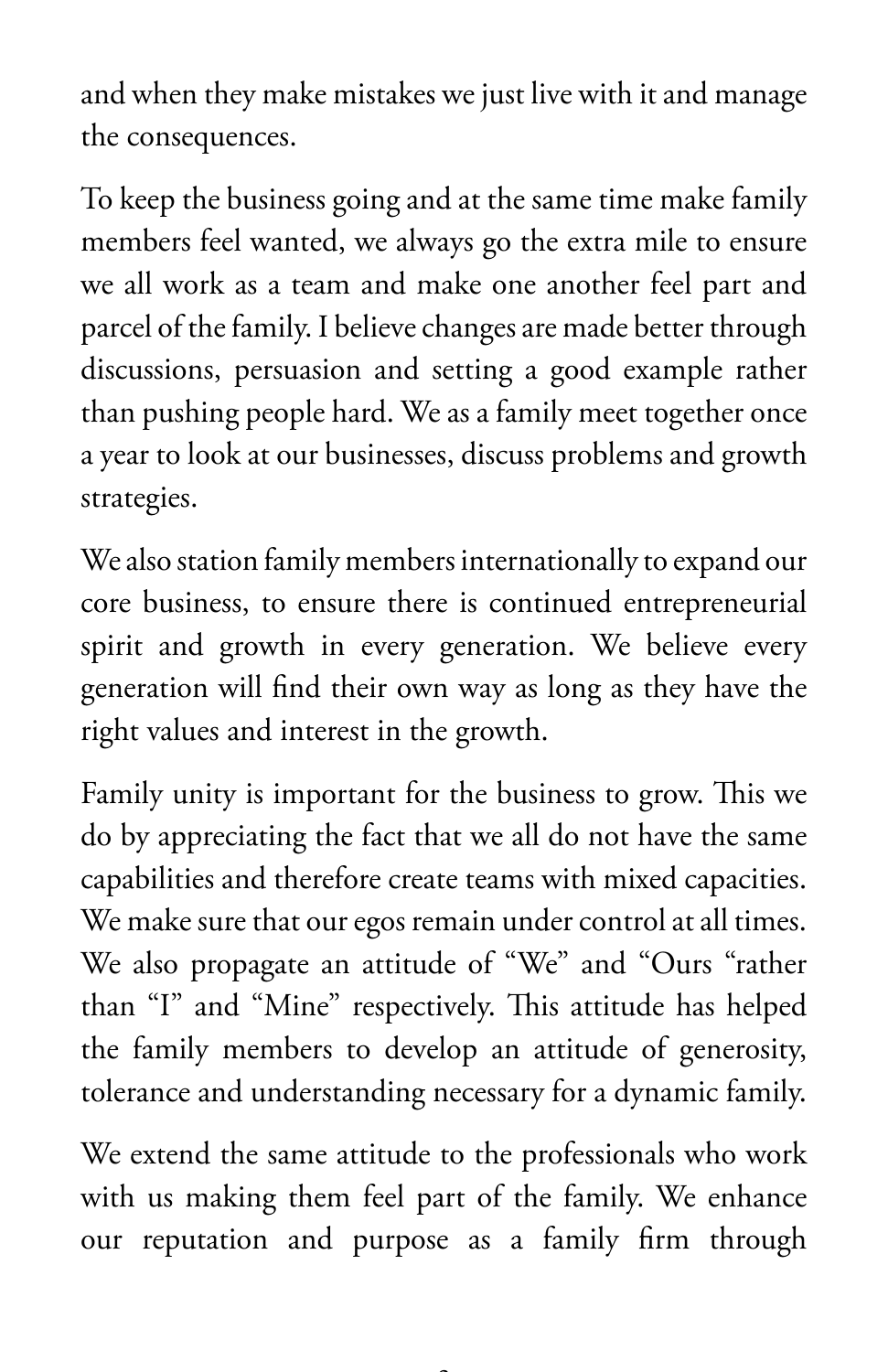philanthropic initiatives of Chandaria Foundation where we endow organizations in the field of health and education. We believe when we give back to society, it is a more lasting impact on our family and we don't focus only on profits. We consider profit as a means to build bigger and better business and not the end in itself and a part of that profit should go towards improving the standard of living of the people in the society that we live in. Our social work has been recognized by Queen Elizabeth II who awarded me the Order of the British Empire (OBE) in 2003. President Mwai Kibaki awarded me with Elder of the Burning Spear in 2003 and President Uhuru Kenyatta with Chief of the Order of the Burning Spear (CBS) in 2015.

Our religion and culture has also played an important role in how we manage our lives and our businesses. We are Jains and believe in non-violence, truth and respecting the opinions of others.

My wife and I are married for more than 60 years. She has provided so much strength and support for what I do. "I am what I am" because of her. She is my strength. Not only her but all the women of the Chandaria family support us and instil in our children family values.

Our business does not operate in a vacuum but faces a dynamic internal and external environment. We continuously do research to ensure we enhance our strengths, overcome our challenges, exploit opportunities that come our way and minimize any threats to the family and our businesses. We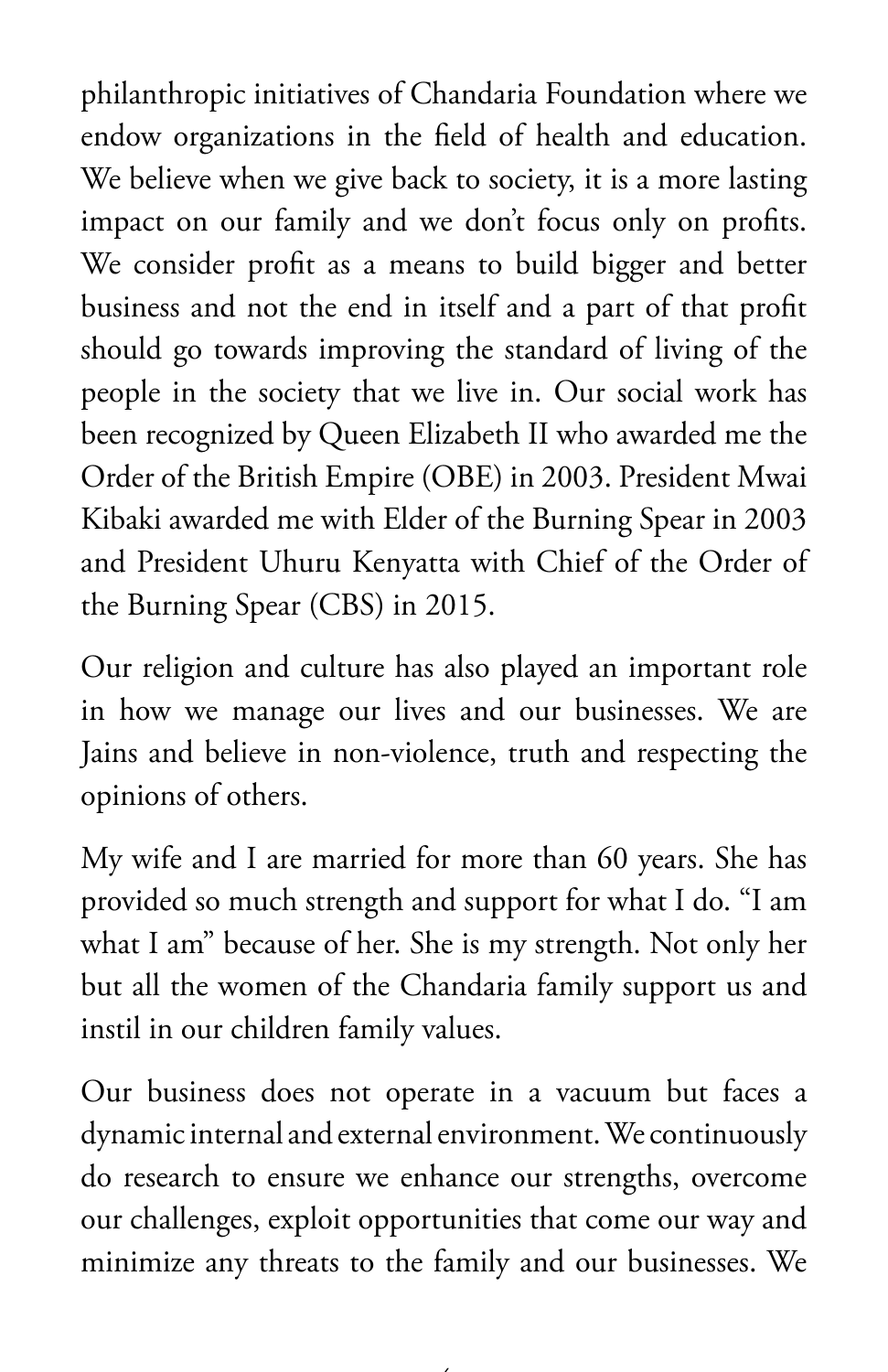have been able to navigate the political turbulence in the many countries we operate in.

We always associate and engage governments in improving the business environment. Besides corporate social responsibility we have coined a phrase "corporate business responsibility", where we expect every business to provide top leaders not just for business but for changing the environment of business by influencing the government and ensuring a conducive environment for business. Our management always participate in associations to influence the government. In Kenya we operated under the colonial period, under the governments of the President Jomo Kenyatta, President Daniel Arap Moi, President Mwai Kibaki and now President Uhuru Kenyatta. Our principle since inception has always been to be law abiding, concentrate on building our businesses, remain politically neutral and be good citizens.

Members of our Management and I sat on various Kenya Government appointments. Personally, I was chosen to be the Chancellor of the First Technical University of Kenya, Past Founding Chairman and Trustee of the Street families Rehabilitation Trust Fund and others. Socially I chaired many other organizations like East African Business Council, Kenya Private Sector Alliance, Asian Foundation, Past Longest serving member of the University of Nairobi Council among many. All our assets were nationalized in Ethiopia when the military government took over. To date they have not been returned. We did not want to lose the huge market of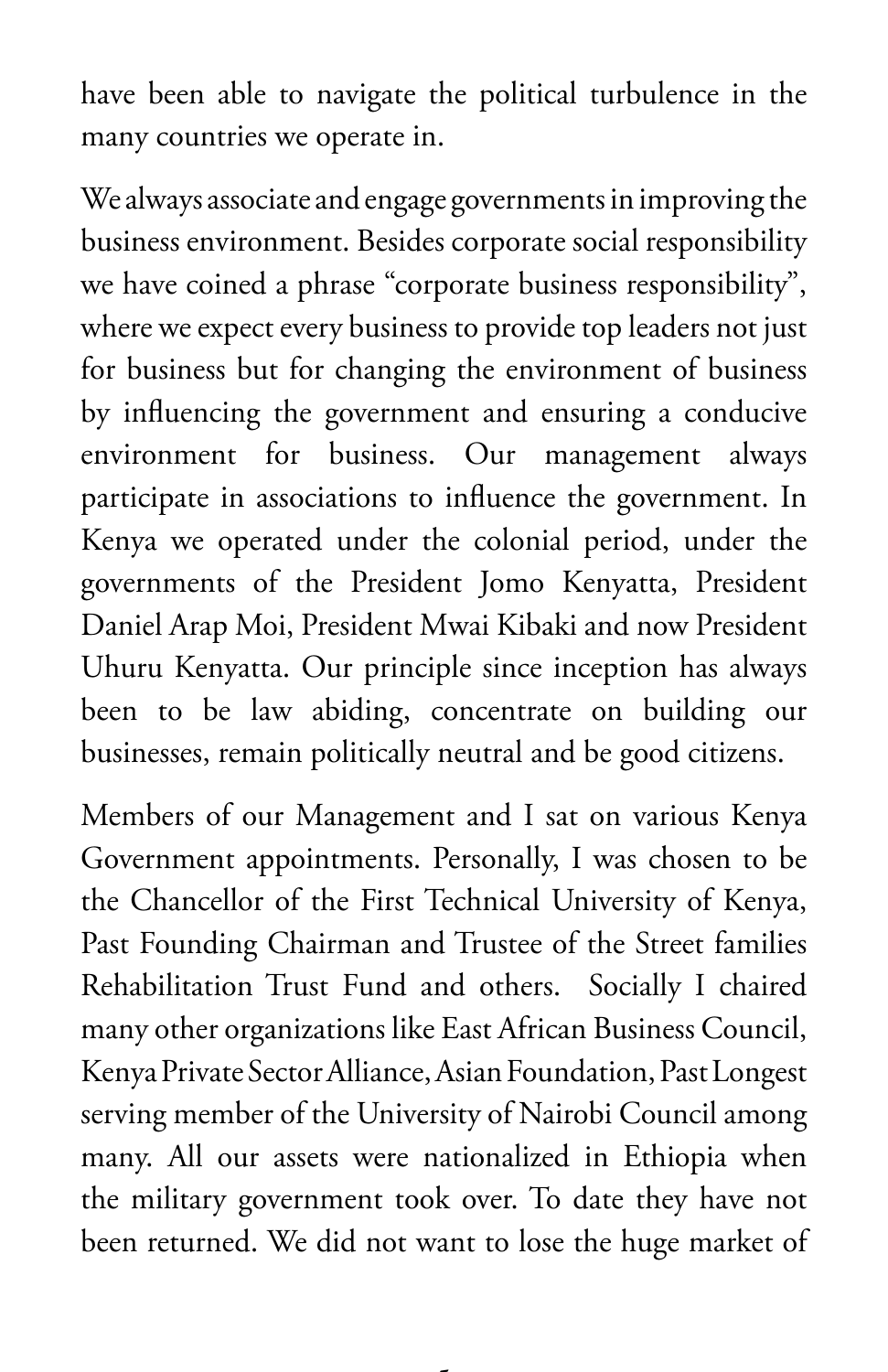Ethiopia and as such we reinvested in two plants. In Uganda our assets were also nationalized by President Idi Amin but the new government returned them to us. Similarly we lost our assets in Burundi and Kinshasa Congo. These challenges did not deter us from moving forward.

As our businesses continued to grow, we have hired professional to run all our businesses. We nurture these professionals and spend time with them to impart the family values of integrity and hard work and ensure we are synchronized as we work and move together. We believe it is not about the capacity to create and use wealth but the ability to hold that wealth and it is therefore important for family businesses to manage their succession and put the right strategies in place to grow their family businesses.

The family businesses therefore need to engage in strategic planning, succession planning and introduce next generation into the business early and mentor the family members who will succeed each generation. This will ensure smooth succession and continued growth. I know many family businesses are not into talking about issues of succession but this book by Dr. Mary Mugo will be a helpful guide on various issues that affect family businesses and what they can do to grow their businesses and build a family legacy rather than have court battles and family rivalries and ultimate death of their family businesses. I am proud to recommend this book entitled *Growing a Business Empire,* which is based on evidence based research.